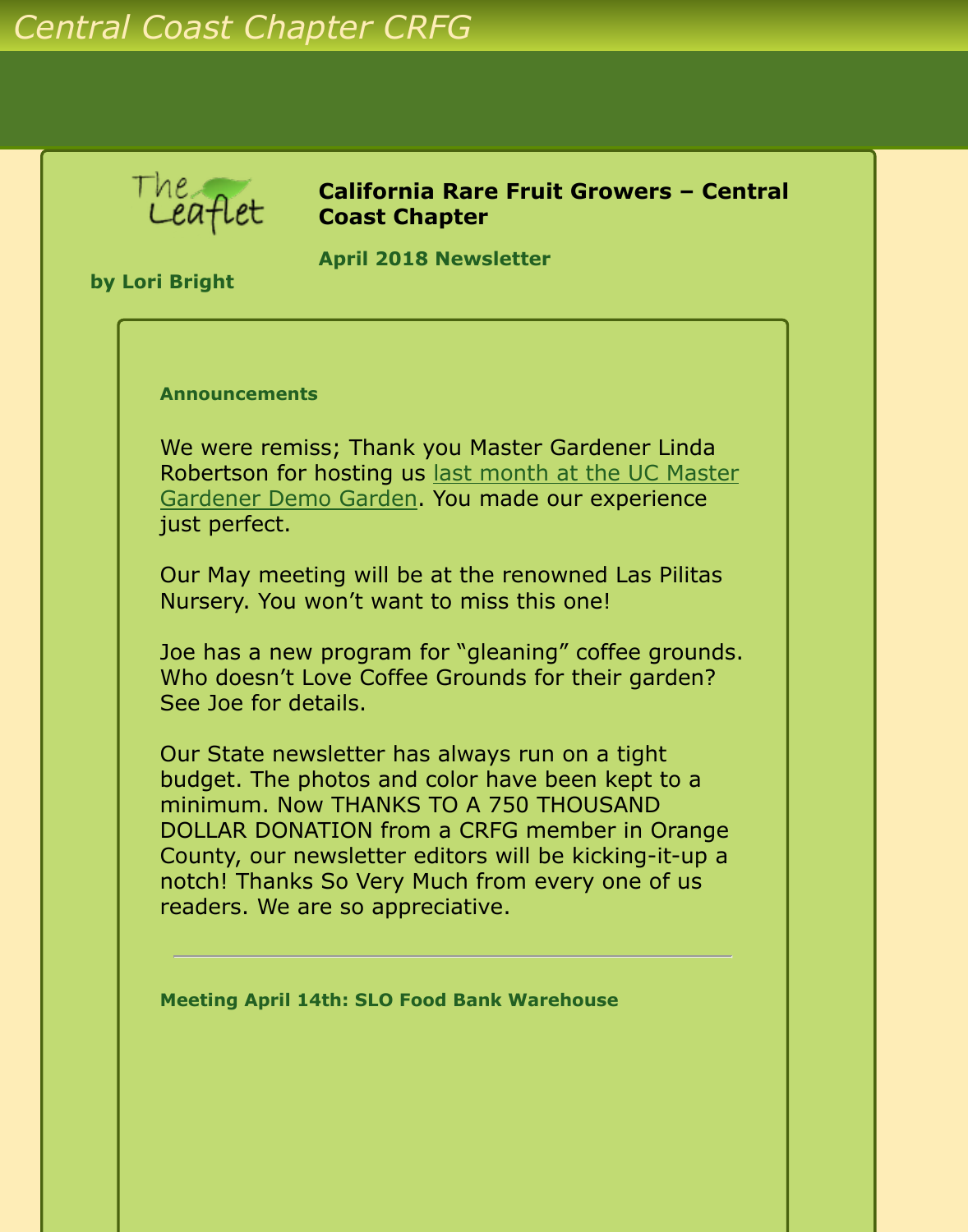

*Our Co-Chairs Alisha and Tucker in front of the Food Bank warehouse in San Luis Obispo. Photo by Joe Sabol.*

In April we had the pleasure of touring the new SLO Food Bank Warehouse. An incredible facility. Roxanne Sanders was our informative guide. This new location is larger, has more storage and works more efficiently. With its high ceilings, their palleted supplies are made accessible and easily rotated. The facility has 27 full-time workers and have many volunteers. Partnering with over 90 agencies and charities, they feed 46 thousand residents. They put together 600 "No-Cook" bags (think lunch bags) a month. The items in these bags are selected, with nutrient content and caloric concentrations in mind.



*Roxanne Sanders tells CRFG Central Coast members and guests all about the Food Bank operations in San Luis Obispo county. Photo by*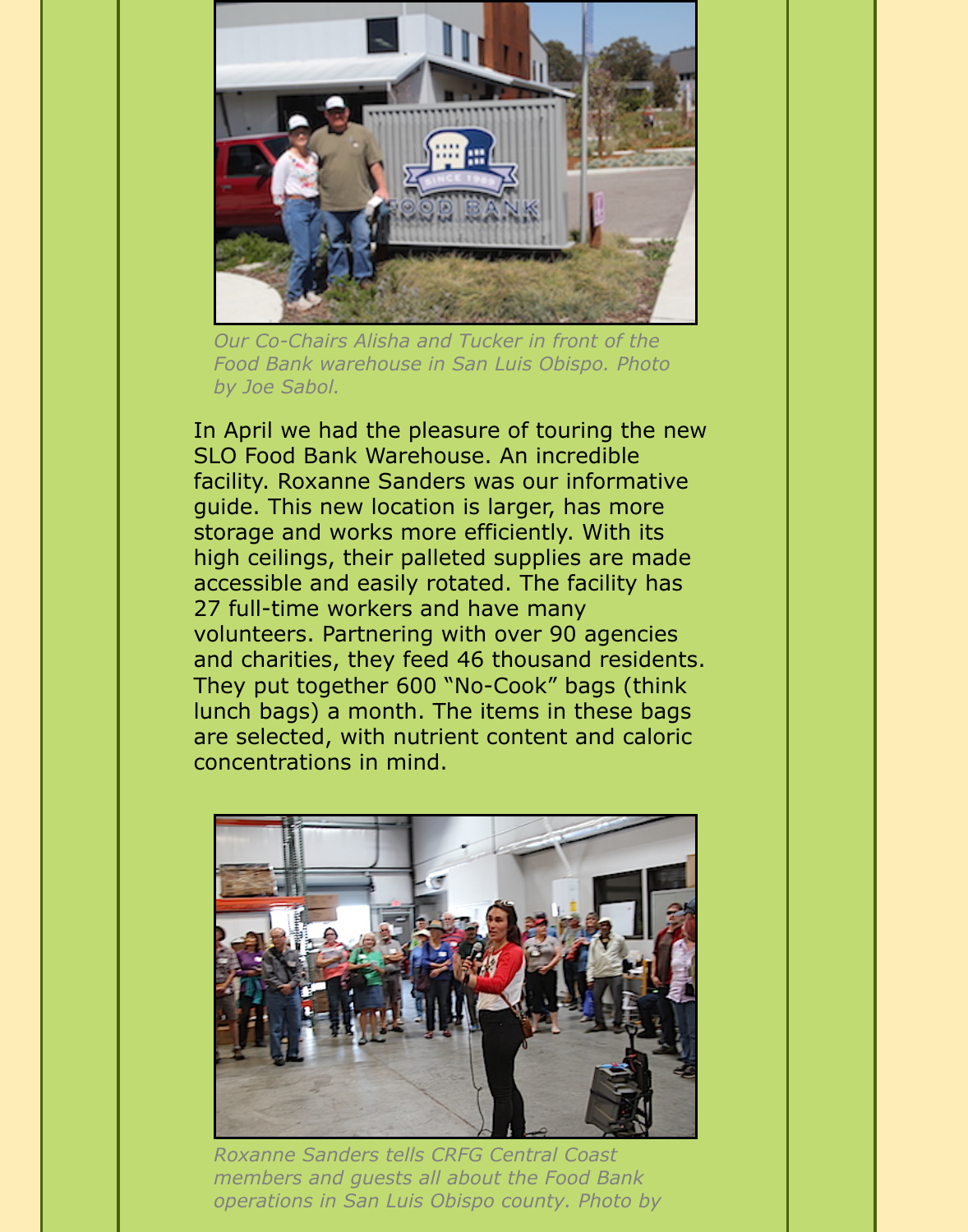#### *Joe Sabol.*

The Food Bank works closely with schools and in-need senior citizen homes. One of SLO Food Bank's proud partners is GleanSLO. GleanSLO was started in 2010 and works with residents to harvest overages from orchards and gardens. In 2017 alone, two hundred, seventy pounds of food were harvested by the SLOGleaners. Since their inception, the Gleaners have harvested over a million pounds of produce. The Gleaners boast over 1000 volunteers to date.



*Nell presents a thank you gift of a peach tree to our host. Photo by Joe Sabol.*

What an amazing community we are so fortunate to live in! Thanks be, to all of you who currently volunteer your time in these organizations.

If you would be interested in volunteering for either organization, please visit their sites: <http://www.slofoodbank.org/volunteer.php> <http://www.gleanslo.org/volunteer.php>

To see a spreadsheet of the many Distribution Locations offered by the SLO Food Bank see <http://www.slofoodbank.org/get-help.php>

**And In Other News...**